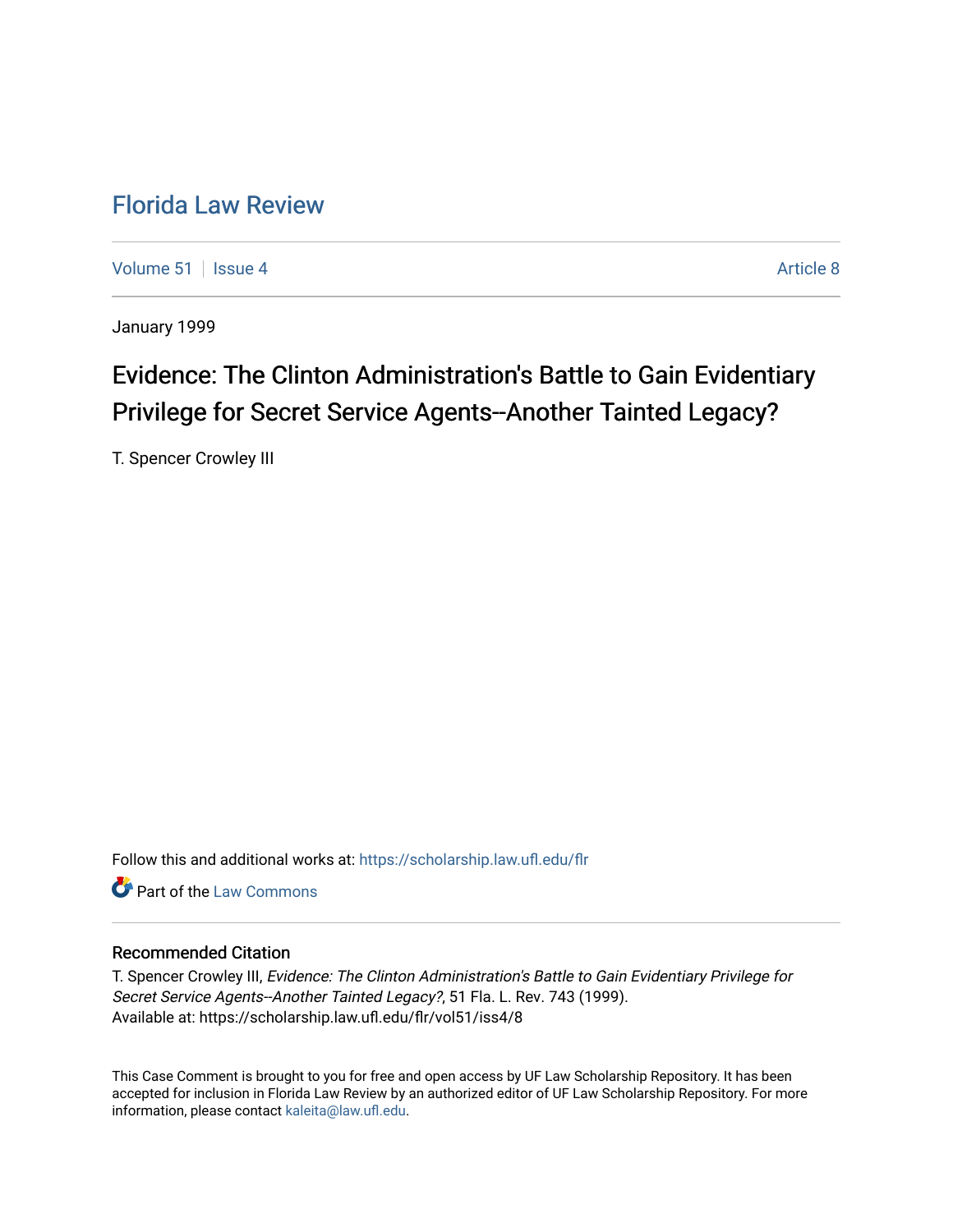## EVIDENCE: THE CLINTON ADMINISTRATION'S BATTLE TO GAIN EVIDENTIARY PRIVILEGE FOR SECRET SERVICE AGENTS-ANOTHER TAINTED LEGACY?

### *In re* Sealed Case, 148 F.3d 1073 (D.C. Cir.), *cert. denied,* Rubin v. United States 119 **S.** Ct. 461 (1998)

## *T. Spencer Crowley, Hr*

Appellant, Secretary of the Treasury, asserted a protective function privilege on behalf of officers of the United States Secret Service to prevent their testimony in a federal grand jury proceeding.' The privilege, as described by the Secret Service, would have protected information obtained by Secret Service. officers while performing their protective function in physical proximity to the President of the United States.<sup>2</sup> Appellee, Office of the Independent Counsel (OIC),<sup>3</sup> filed a motion in the United States District Court for the District of Columbia to compel their testimony.4 The district court granted the OIC's motion to compel and dismissed the Secretary's novel claim, holding that there was no basis in the Constitution or in U.S. legal history for recognizing the asserted privilege.5 The Secretary of the Treasury appealed and the United States

3. **28** U.S.C.A. § 594(a) gives the Office of the Independent Counsel authority to exercise the investigative and prosecutorial functions of the Attorney General. *See* **28** U.S.C.A. § 594(a) (West 1998). 28 U.S.C.A. § 535 authorizes the Attorney General, and thus the Office of the Independent Counsel, to investigate crimes involving government officers and employees, including the President of the United States. *See* 28 U.S.C.A. § 535 (West 1998).

*4. See In re* Grand Jury Proceedings, No 98-148, 1998 WL 272884, at \*1 (D.D.C. May 22, 1998), *affd by* 148 F.3d 1073 (D.C. Cir. 1998).

*5. See id.* at \*2. The court held that there was "no constitutional basis for recognizing a protective function privilege. In addition there is no history of the privilege in federal common or statutory law." *Id.* at **\*3.** With respect to state law, the court noted that "[n]o state has ever recognized a protective function privilege or its equivalent." *Id.* The court concluded by stating that "[e]ven if a President might distance himself on occasion from the Secret Service out of concern that its agents or officers might testify against him, *the Court simply has no legal basis for recognizing the protective function privilege.*" *Id.* at \*4 n.3. (emphasis added).

<sup>\*</sup> I would like to dedicate this Case Comment to my parents, Tim and Lucy Crowley.

*<sup>1.</sup> See In re* Sealed Case, 148 F.3d 1073, 1074 (D.C. Cir.), *cert. denied,* Rubin v. United States, 119 S. Ct. 461 (1998).

*<sup>2.</sup> See id.* at 1075. The proposed privilege would have absolutely protected "'information obtained by Secret Service personnel while performing their protective function in physical proximity to the President.'" *Id*. The privilege would not apply "in the context of a federal investigation or prosecution, to bar testimony by an officer or agent concerning observations or statements that, at the time they were made, were sufficient to provide reasonable grounds for believing that a felony has been, is being, or will be committed."' *Id.*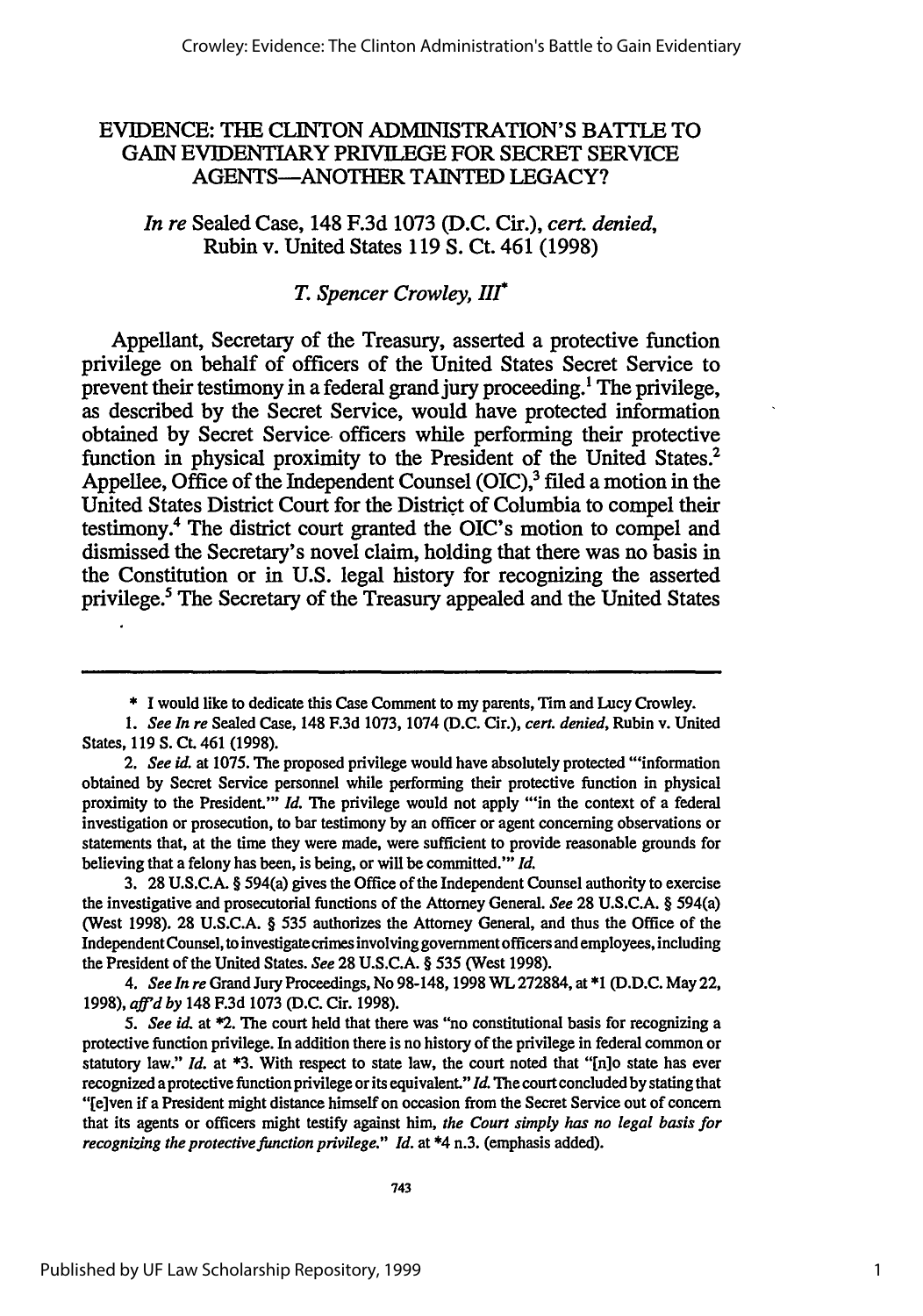#### *FLORIDA LAWREVIEW*

Court of Appeals, District of Columbia Circuit granted review.<sup>6</sup> In affirming the decision of the trial court, the **D.C.** Circuit Court of Appeals HELD, inter alia,<sup>7</sup> that the claimed privilege would not be recognized and did not protect officers from being compelled to testify.<sup>8</sup>

The Secret Service's claim of a protective function privilege for its officers finds no support in the **U.S.** Constitution and has never been recognized at common law or **by** statute.9 Rule **501** of the Federal Rules of Evidence provides the foundation for claims of evidentiary privilege not previously recognized and is therefore controlling in the instant case.'0 That rule provides in pertinent part, that evidentiary privileges "shall be governed **by** the principles of the common law as they may **be** interpreted by the courts of the United States in the light of reason and experience."<sup>11</sup>

The history of Rule **501** indicates Congress' intention to leave the continued development of evidentiary privilege to the courts.<sup>12</sup> In 1973, the Supreme Court forwarded to Congress the Proposed Federal Rules of Evidence drafted by its Judicial Advisory Committee.<sup>13</sup> This initial proposal contained nine separate rules which specifically articulated each instance in which an evidentiary privilege would be recognized.<sup>14</sup>

- *9. See supra note* **5.**
- 10. *See* FED. R. EviD. 501.
- 11. *Id.* Rule 501 provides in full:

Except as otherwise required **by** the Constitution of the United States or provided by Act of Congress or in rules prescribed by the Supreme Court pursuant to statutory authority, the privilege of a witness, person, government, State, or political subdivision thereof shall be governed **by** the principles of the common law as they may be interpreted by the courts of the United States in the light of reason and experience. However, in civil actions and proceedings, with respect to an element of a claim or defense as to which State law supplies the rule of decision, the privilege of a witness, person, government, State, or political subdivision thereof shall be determined in accordance with State law.

#### *Id.*

12. *See generally* United States v. Gillock, 445 **U.S.** 360, 367-68 (1980) (giving a brief history of the development of Rule 501).

13. *See id.* at367.

14. *See* Proposed Federal Rules of Evidence 501-513,H.R. **Doc.** No. 93-46, pp. 9-19 (1973). These Rules defined nine non-constitutional privileges which the courts were obliged to recognize: required reports; lawyer-client; psychotherapist-patient; husband-wife; communications to clergy;

*<sup>6.</sup> See Sealed Case,* 148 F.3d at 1075. The Court of Appeals claimed jurisdiction under 28 U.S.C.A. § 1291. *See id.* Because the recognition of a testimonial privilege is a legal issue, the court's review was de novo. *See id.*

*<sup>7.</sup> See id.* at 1074. The court also held that the Secretary of the Treasury could pursue an immediate appeal from the district court's order compelling Secret Service agents' testimony. *See id.*

*<sup>8.</sup> See id.* at 1079.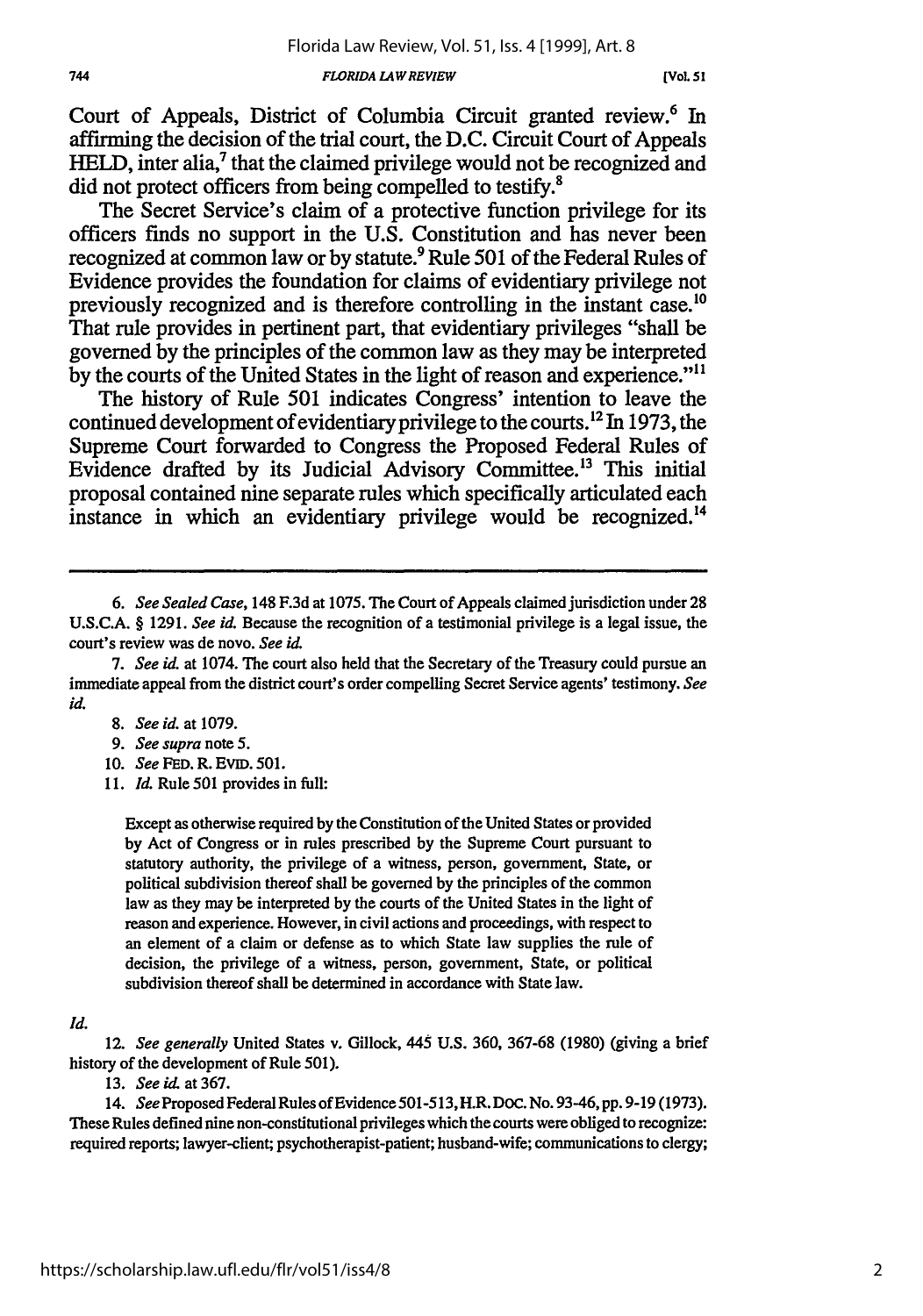#### *EVIDFNT7ARYPRIVILEGE FOR SECRETSERVCEAGEWTS*

However, controversy regarding the scope of the nine privileges arose during the hearings on the Proposed Rules.<sup>15</sup> As a result of this controversy, Congress substantially revised the Proposed Rules by deleting the nine separate privileges and creating a single rule for all evidentiary privileges.<sup>16</sup>

In essence, the revised version of the Rules<sup>17</sup> exhibited Congress' intent to refrain from freezing the law of privilege "at a particular point **in...** history"<sup>18</sup> and allowed the federal courts to "'continue the evolutionary development of testimonial privileges"' in federal criminal trials.19 In spite of this expansive power, the federal courts have been reluctant to create or recognize evidentiary privileges.<sup>20</sup> The Supreme Court has consistently reiterated that the integrity of the judicial system depends upon full disclosure of all relevant facts.<sup>21</sup> Evidentiary privileges however, frustrate this basic principle of the criminal justice system.<sup>22</sup> Thus, the federal courts generally recognize an evidentiary privilege only if the Constitution, $^{23}$  the federal common law<sup>24</sup> or a majority of the states<sup>25</sup> support recognition of

1999]

21. *See Nixon,* 418 U.S. at 710.

**23.** *See* **U.S. CONsT.** art. V.

political vote; trade secrets; secrets of state and other official information; and identity of informer. *See id.*

<sup>15.</sup> The controversy focused primarily on the scope of the rules and the propriety of any privileges being promulgated under the Rules Enabling Act, given their arguably substantive effect. *See id.* Additionally, there was particular concern about the omission of both the physician-patient privilege and the marital communications privilege and the inclusion of what some considered to be an overly broad privilege for state secrets. *See id.* A final concern surrounded the fact that the rules as promulgated would have applied to all actions in federal courts, overriding state privilege law, even where state law supplied the rule of decision. *See id.*

<sup>16.</sup> *See Gillock,* 445 U.S. at 367.

<sup>17.</sup> *See i&* Rule 501 replaced Proposed Federal Rules of Evidence 501-513. *See id.*

<sup>18.</sup> Jaffee v. Redmond, **518** U.S. 1, 9 (1996).

<sup>19.</sup> *Id.* (quoting Trammel v. United States, 445 U.S. 40,47 (1980)).

<sup>20.</sup> *See generally* University of Pennsylvania v. **EEOC,** 493 **U.S.** 182,189 (1990) (rejecting academic peer review privilege); United States v. Arthur Young & Co., 465 U.S. 805, 817 (1984) (rejecting work product immunity for accountants); *Gillock,* 445 U.S. at 373 (rejecting speech-ordebate privilege for state legislators); *Trammel,* 445 **U.S.** at 51-53 (rejecting privilege against adverse spousal testimony, but continuing to recognize privilege for confidential marriage communications); United States v. Nixon, 418 **U.S.** 683,705-13 (1974) (rejecting the President's requests for general confidentiality, but recognizing a qualified executive privilege); Couch v. United States, 409 **U.S.** 322, **335** (1973) (rejecting accountant-client privilege); Branzburg v. Hayes, 408 U.S. 665, 690-91 (1972) (rejecting news reporter's privilege).

<sup>22.</sup> *See id.* The Court in *Nixon* stated that "these exceptions to the demand for every man's evidence are not lightly created nor expansively construed, for they are in derogation of the search for truth." *Id.*

*<sup>24.</sup> See* Swidler & Berlin v. United States, 118 **S. Ct.** 2081, 2084 (1998). The Court noted that "the attorney client privilege is one of the oldest recognized privileges for confidential communications." *Id* (citing Upjohn Co. v. United States, 449 U.S. 383, 389 (1981); *see also Trammel.* 445 U.S. at 51-53. The Court stated that "the long history of the privilege [against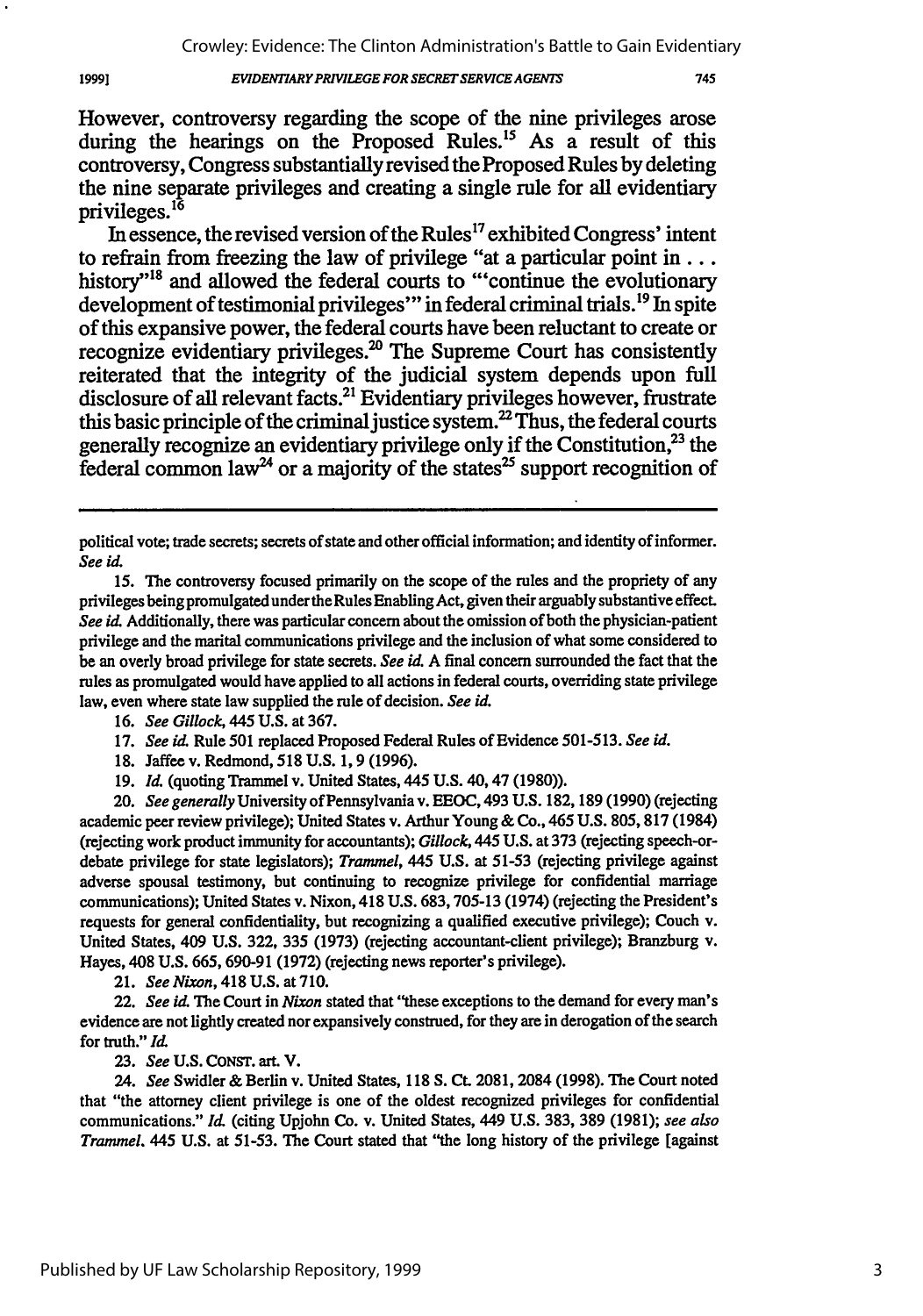*FLORIDA LAW REVIEW*

**[VOL 51**

a privilege.

*Branzburg v. Hayes*<sup>26</sup> was one of the first cases to illustrate the judiciary's reluctance towards creating evidentiary privileges.<sup>27</sup> In *Branzburg,* the Supreme Court considered whether to extend a privilege to reporters who refused to disclose their confidential sources.<sup>28</sup> The petitioners in *Branzburg29* argued that, if forced to testify against their confidential sources, the chilling effect on reporting would violate their First Amendment freedom of press rights.<sup>30</sup> The petitioners, therefore, claimed that a reporter's compelled testimony was constitutionally suspect and that the Court was required to recognize a "reporter's privilege."<sup>31</sup>

In dismissing the petitioners' position, the Court recognized that the burden on reporting would be notable.<sup>32</sup> However, the Court declined to hold that this effect was sufficient to outweigh the significant public interest in ensuring effective grand jury proceedings. 33 The Court reasoned that neither the federal common law nor any federal statute provided support for the reporter's privilege.<sup>34</sup> Further, the Court stated that only a minority of the states had chosen to recognize the reporter's privilege.<sup>35</sup> This lack of precedent convinced the Court to reject the petitioners'

26. 408 U.S. 665 (1992).

**27.** *See id.* at 690-91.

28. *See id.* at 667-79.

29. *See id. The Branzburg* case actually involved two different petitioners, Branzburg and Pappas. *See id.* Certiorari was granted to resolve conflict between *Caldwell v. United States,* 434 F.2d 1081 (9th Cir. 1970) (upholding the refusal of a reporter to appear and testify before a grand jury with respect to confidential sources) and *Branzburg v. Pound,* 461 S.W.2d 345 (Ky. 1970). The court also granted certiorari to Petitioner Pappas's case, *see In re* Pappas, **266 N.E.2d 297** (Mass. 1971) (rejecting claimed right of reporters to refuse to testify before grandjuries with respect to confidential sources). *See Jaffee,* 518 U.S. at 667-75.

30. *See Jaffee,* 518 U.S. at 679-82. Simply put, the petitioners asserted that an essential part of reporting involves agreements to keep their sources of news confidential. *See id.* at 680. If the reporter is nevertheless forced to reveal these confidences to a grand jury, the confidential sources of all other reporters will be measurably deterred from furnishing publishable information, all to the detriment of the free flow of information protected by the First Amendment. *See id.*

31. Id. at 682.

**32.** *See id.* at 690-91. The Court held that "[oin the records now before us, we perceive no basis for holding that the public interest in law enforcement and in ensuring effective grand jury proceedings is insufficient to override the consequential, but uncertain, burden on news gathering." *Id.* at 690.

33. *See id.* at 686-88. "IThe grandjury's authority to subpoena witnesses is not only historic ... but essential to its task." *Id.* at 688 (citations omitted).

34. *See id.* at 685-89.

*35. See id.*

adverse spousal testimony in federal courts] suggests that it ought not to be casually set cast aside." *Id.*

*<sup>25.</sup> See Jaffee,* 518 **U.S.** at 12 (commenting that State support usually comes from State legislation or State case law); *see also infra* note 55.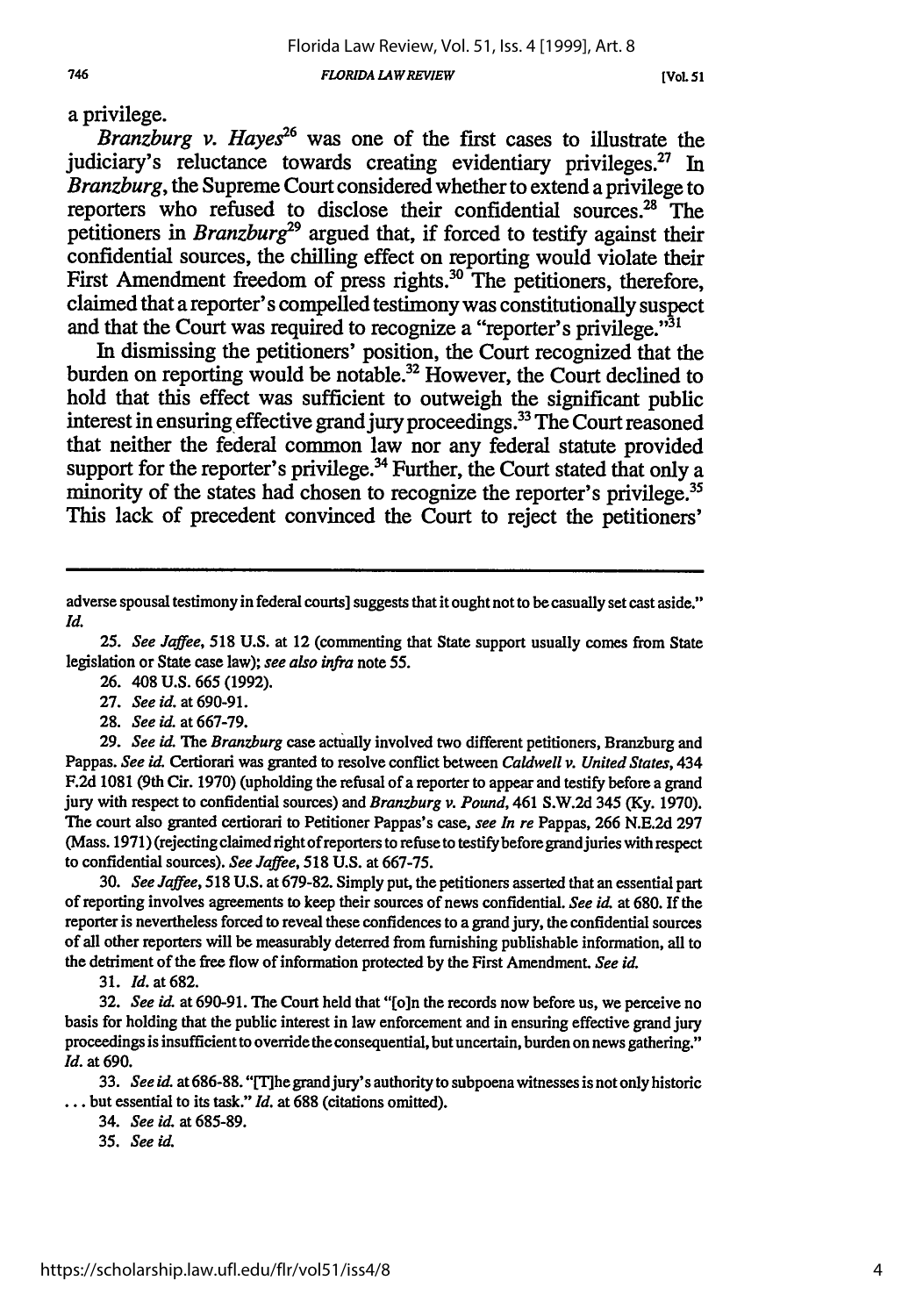#### *EVIDENTIARYPRIVILEGEFORSECRETSERVICEAGFEN7S*

arguments despite the privilege's design to protect constitutional rights.36 Valid policy arguments supporting the privilege could not offset the want of constitutional, statutory or common law precedent for the privilege.

Two years later, in *United States v. Nixon*<sup>38</sup> the Supreme Court addressed the issue of evidentiary privilege in the context of the Presidency.39 In *Nixon,* the President challenged a subpoena which directed him to produce tape recordings and documents of his prior conversations with Presidential staff members.<sup>40</sup> The President claimed the subpoena would force him to disclose confidential communications protected by an evidentiary privilege.41 The district court was not receptive to his argument and denied his motion to quash the subpoena.<sup>42</sup> The Supreme Court affirmed the trial court's ruling<sup>43</sup> and held that a President's generalized interest in confidentiality was subsumed by a prosecutor's demonstrated, specific need for evidence in a criminal investigation.<sup>44</sup>

The *Nixon* Court focused much of its analysis on the dangers of recognizing evidentiary privileges in a criminal justice system which relies upon its citizens for full disclosure of all relevant facts.45 The Court emphasized that evidentiary privileges should be recognized only in exceptional circumstances<sup>46</sup> since exclusion of evidence frustrates the most basic principles of the criminal justice system. *Nixon* thus stood for the proposition that any evidentiary privilege runs contrary to the criminal justice system and has the potential to gravely impair the basic function of the courts.<sup>48</sup> Therefore, the Court believed that it was essential to limit

38. 418 U.S. 683 (1974).

42. *See id*

43. *See id.* at 686-87. The case never went before the Court of Appeals. *See id* The Supreme Court granted both the United States' petition for certiorari before judgement and the President's cross petition for certiorari before judgment because of the public importance of the issues presented and their need for prompt resolution. *See id*

*44. See id* at713.

45. See id. at 709 ("[T]he ends of criminal justice would be defeated if judgements were to be founded on a partial or speculative presentation of the facts.").

46. *See id.* The court noted that certain constitutional, statutory, and common law privileges exist to protect important societal interests which are in conflict with one another. *See id.* (quoting Branzburg v. Hayes, 408 **U.S.** 665,688 (1972) (quoting United States v. Bryan, 339 U.S. 323, 331 (1949); Blackmer v. United States, 284 U.S. 421, 438 (1932))). The Court listed the Fifth Amendment prohibition against self-incrimination and the attorneyeientprivilege as examples. *See id.*

47. *See id.* ("The very integrity of the judicial system and public confidence in the system depend on full disclosure of all the facts.").

48. *See id.*

19991

<sup>36.</sup> *See id* at 690.

<sup>37.</sup> *See id* at 686-88.

<sup>39.</sup> *See id.* at 686.

<sup>40.</sup> *See id*

<sup>41.</sup> *See id.*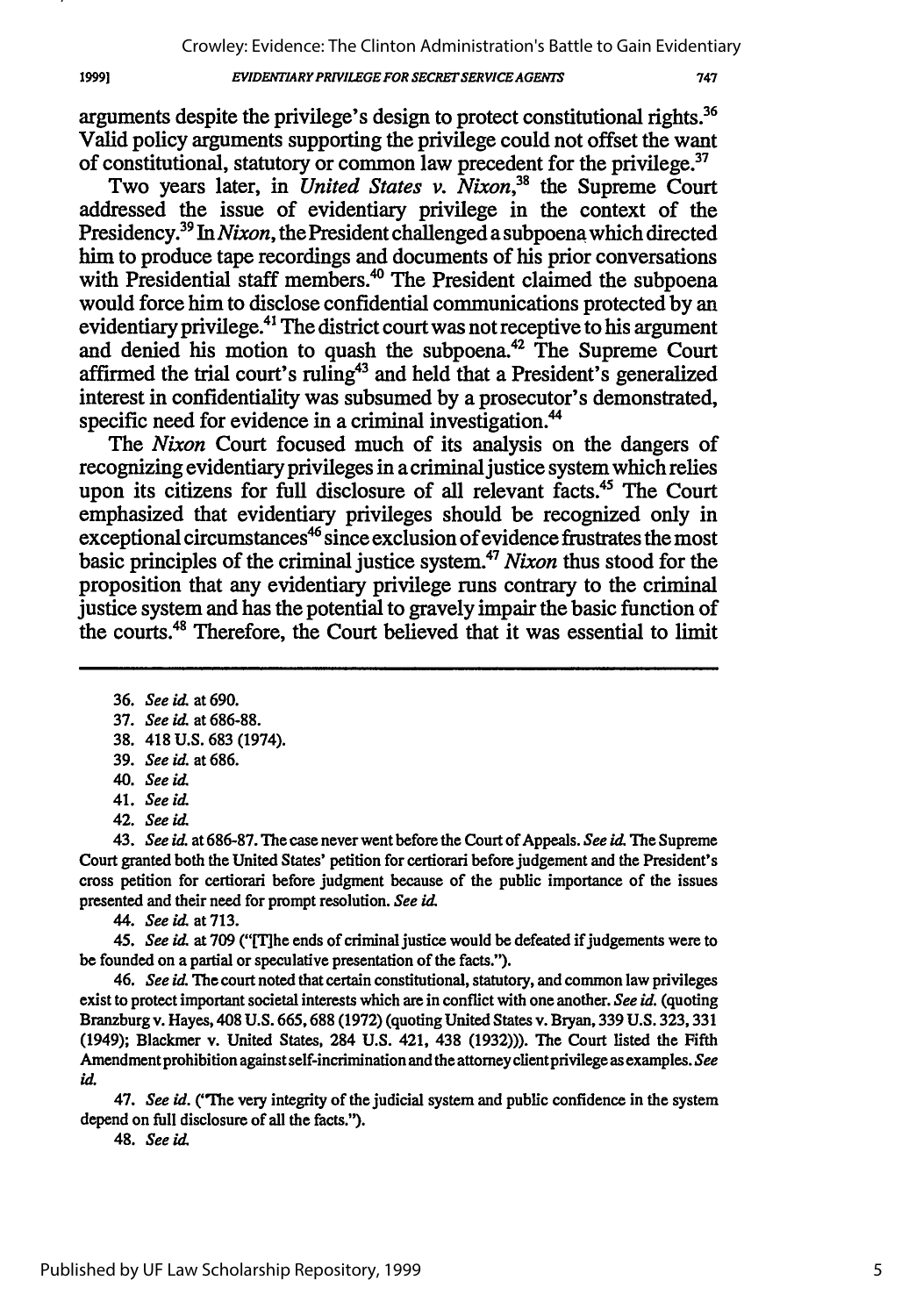evidentiary privileges to those instances where the Constitution, statutes or common law has determined that the exclusion of relevant evidence has apublic benefit outweighing the benefits of maintaining the integrity of the criminal justice system.<sup>49</sup>

The high standard for recognizing evidentiary privileges established by the Court's decisions in *Nixon* and *Branzburg*<sup>50</sup> remained intact until 1996 when the Court decided *Jaffee v. Redmond.51 In Jaffee,* the Supreme Court recognized an evidentiary privilege protecting the psychotherapist-patient relationship. 52 While employing essentially the same analysis as in *Nixon and Branzburg,* the Court reasoned that the attendant circumstances in *Jaffee* were sufficiently persuasive to overcome the significant public interest in maintaining the integrity of the criminal justice system.<sup>53</sup> The Court's decision was primarily based upon the fact that all fifty States and the District of Columbia had recognized some form of psychotherapistpatient privilege.<sup>54</sup> Additionally, the Court noted that the psychotherapistpatient privilege was among the nine specific privileges that the Judicial Advisory Committee recommended to Congress as part of the Proposed Federal Rules of Evidence in 1973.<sup>55</sup> These two significant factors were reinforced by the public interest supporting recognition of the privilege<sup>56</sup> and ultimately justified the creation of the psychotherapist-patient privilege.<sup>57</sup>

*Jaffee* provided that the federal courts would consider the history of a privilege as well as the policy decisions of the states when determining whether a privilege should be created or modified.<sup>58</sup> However, the Court did not assert that a compelling public interest could meet the standard required for creation of an evidentiary privilege.<sup>59</sup> The Court merely

*55. See id.* at **10.**

*56. See id.* at 11 ("The mental health of our citizenry, no less than its physical health, is a public good of transcendent importance.").

57. *See id.* at 22-23. In a powerful dissent, Justice Scalia accused the Court of giving too little consideration to the scope of the privilege. *See id.* at 20 (Scalia, **J.,** dissenting). He argued that the Court should have analyzed its decision to allow the privilege to extend to licensed social workers much more carefully. *See id.* (Scalia, L, dissenting).

*58. See id.* at 12-13; *see also* United States v. Gillock, 445 U.S. 360, 368, n.8 (1980); Trammel v. United States, 445 U.S. 40,48-50 (1979).

*59. See Jaffee,* 518 U.S. at 12-13.

<sup>49.</sup> *See* **id.** at 710 n.18. (quoting Elkins v. United States, 364 U.S. 206, 234 (1960) (Frankfurter, J., dissenting)).

*<sup>50.</sup> See id.* at 709-10; *Branzburg,* 408 U.S. at 708.

*<sup>51.</sup>* 518 U.S. 1 (1996).

*<sup>52.</sup> See id.* at **18.**

*<sup>53.</sup> See id. at l5.*

*<sup>54.</sup> See id.* at 12 n.11 ("That it is appropriate for the federal courts to recognize a psychotherapist privilege under Rule 501 is confirmed by the fact that all **50** States and the District of Columbia have enacted into law some form of psychotherapist privilege.").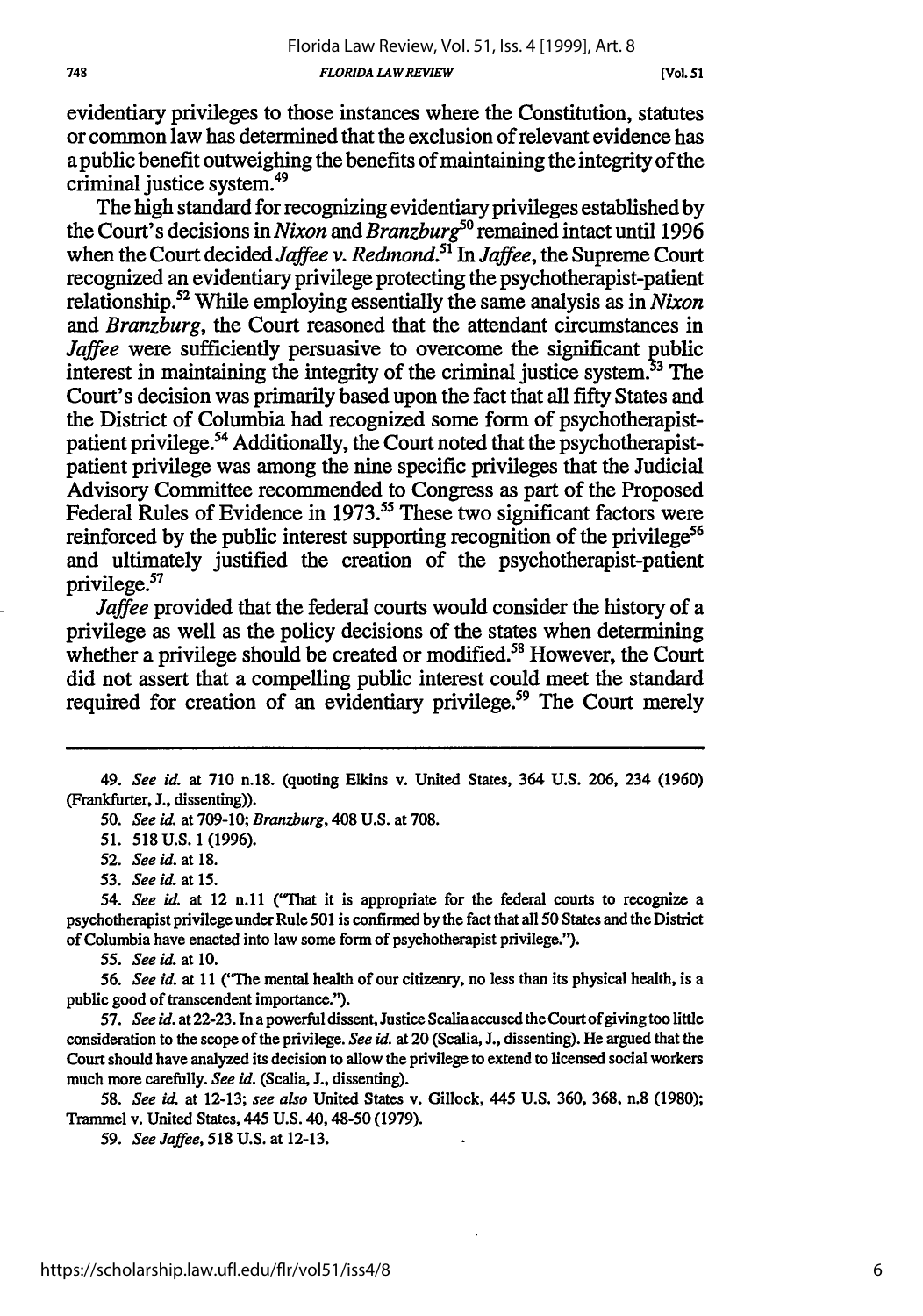#### *EVIDENTLARYPRIWLEGE FOR SECRET SERVICEAGENTS*

749

provided that policy arguments may reinforce a claim of evidentiary privilege once some evidence of constitutional, statutory or common law precedent has been proven.<sup>60</sup>

In the instant case, the **D.C.** Circuit affirmed the decision of the district court and declined to recognize an evidentiary privilege based on the protective function of Secret Service officers in relation to the President.<sup>61</sup> In so holding, the instant court noted the lack of state and federal precedent for the protective function privilege. Yet contrary to the Supreme Court's prior analyses,<sup>62</sup> the instant court held that the absence of this precedence  $\ddot{\text{did}}$  not prevent recognition of the privilege.<sup>63</sup> Instead, the instant court held that the relevant inquiry was whether the Secret Service had proven, **by** clear and convincing evidence, that the proposed privilege was essential to the preservation and enhancement of the President's safety.<sup>64</sup> The Secret Service contended that the public interest in ensuring the safety of the President was sufficient to overcome the President's duty to testify.<sup>65</sup> Moreover, they argued that rejection of the asserted privilege would cause the President to distance himself from his protectors and possibly threaten his future safety.<sup>66</sup> Ultimately, the instant court rejected the Secret Service's reasoning and concluded that their arguments were too speculative<sup>67</sup> to overcome the heavy burden weighing against recognition of the privilege.<sup>68</sup>

19991

61. *See In re* Sealed Case, 148 F.3d 1073, 1076 (D.C. Cir.), *cert. denied,* Rubin v. United States, 119 S. Ct. 461 (1998).

**62.** *See Jaffee,* **518** U.S. at 12; Branzburg v. Hayes, 408 U.S. **665,** 686-88 (1972).

63. *See Sealed Case,* 148 F.3d at 1076 ("[W]e do not regard the absence of precedent as weighing heavily against recognition of the privilege."). *See also* Rubin v. United States, 119 S. Ct. 461 (1998) (Breyer, L, dissenting) (noting his approval of the instant court's finding that the lack of precedence should not be determinative of whether a privilege is recognized), *denying cert. to* 148 F.3d 1073 (D.C. Cir. 1998).

*64. See Sealed Case,* 148 F.3d at 1076. ("[J]udicial recognition of the privilege depends entirely upon the Secret Service's ability to establish clearly and convincingly both the need for and the efficacy of the proposed privilege.").

*65. See* **id.** at **1075.**

66. *See id.*

**67.** *See id.* at 1076 (noting that the arguments of the Secret Service were "based in large part on speculation-thoughtful speculation, but speculation nonetheless") (quoting Swidler & Berlin v. United States, 118 **S. Ct.** 2081, 2088 (1998)); *see also Branzburg,* 408 U.S. at 693-94 (stating that "[e]stimates of the inhibiting effect of such subpoenas on the willingness of informants to make disclosures to newsmen are widely divergent and to a large extent speculative").

68. The arguments which the Supreme Court hears to support claims for evidentiary privilege are quite varied. *Compare Sealed Case,* 148 F.3d at 1076 (rejecting as speculative the Secret Service's arguments that denying a protective function privilege for the President will cause him to distance himself from his security), *and Branzburg,* 408 U.S. at 693-94 (rejecting as speculative and widely divergent arguments which assert that issuing subpoenas to confidential informants will have an inhibiting effect on the informant's future willingness to divulge information to newsmen),

*<sup>60.</sup> See* **id.**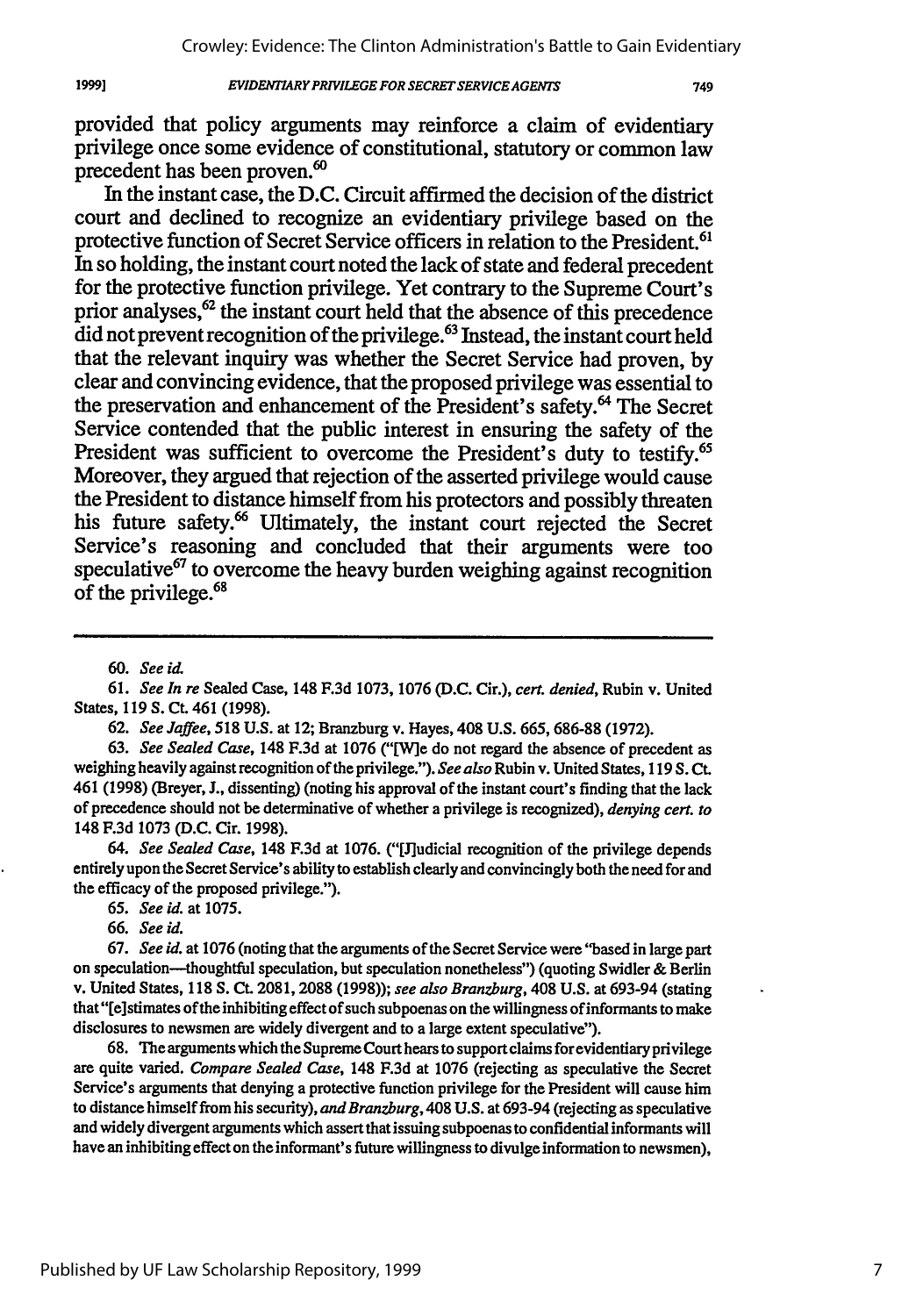#### **750** *FLORIDA LA WREVIEW* **[VOL 51**

The **D.C.** Circuit's rejection of the claimed privilege reiterates the judiciary's unwillingness to recognize evidentiary privileges.<sup>69</sup> Despite this demonstrated reluctance the instant court failed to explicitly set forth its standard for determining whether a claimed privilege will be recognized.<sup>70</sup> In asserting that a compelling public interest was sufficient to create an evidentiary privilege, the instant court diverged from the Supreme Court's prior standard which required something more than a compelling public interest.<sup>71</sup>

The instant court held that the President's physical safety amounts to the kind of transcendent public good that, in principle, might justify the recognition of a new privilege.<sup>72</sup> Yet, in the end, the Secret Service's persuasive arguments in favor of the privilege were not sufficient to demonstrate both the need for and the efficacy of the proposed privilege.<sup>73</sup> The instant court stated that any tendency of the President to distance himself from his protectors would be balanced by the President's correlative duty to accept protection and the President's own profound personal interest in being well protected.74 Even if the asserted privilege was recognized, the instant court noted that the privilege would not provide an enhanced level of protection because of its awkward operation.<sup>75</sup> In fact, the instant court systematically rejected each of the Secret Service's arguments in a manner which indicates that no public interest could ever satisfy this lofty standard.<sup>76</sup> Despite the court's apparent relaxation of the standard, the instant court reviewed the Secret Service's claim of privilege with the same scrutiny that each of the prior claims of privilege has faced.<sup>77</sup>

Regardless of its conclusion, the instant court's analysis remains unsettling because it departs from the weight of authority which stressed the importance of precedent in determining whether a privilege will be recognized.<sup>78</sup> No case recognizing an evidentiary privilege has relied entirely on a policy argument for support.<sup>79</sup> In fact, the presence or absence

69. *See Sealed Case,* 148 F.3d at 1078-79.

- 73. *See id.* at 1076-78.
- 74. *See id.* at 1077.
- 75. *See id.*
- 76. *See id.* at 1076-78.
- 77. *See id.*
- 78. *See supra* notes 24 & *54.*

**79.** *See* Swidler & Berlin v. United States, **118 S.** Ct. **2081,** 2084 **(1998)** (recognizing the

*with Jaffee,* 518 U.S. at 11-12 (upholding a psychotherapist privilege because it "serves the public interest by facilitating the provision of appropriate treatment for individuals suffering the effects of a mental or emotional problem").

<sup>70.</sup> *See id. The* court described a specific standard which would *satisfy* the facts of the instant case but failed to offer a general standard for other cases. *See id.*

<sup>71.</sup> *See supra* note **5.**

<sup>72.</sup> *See Sealed Case,* 148 F.3d at 1076.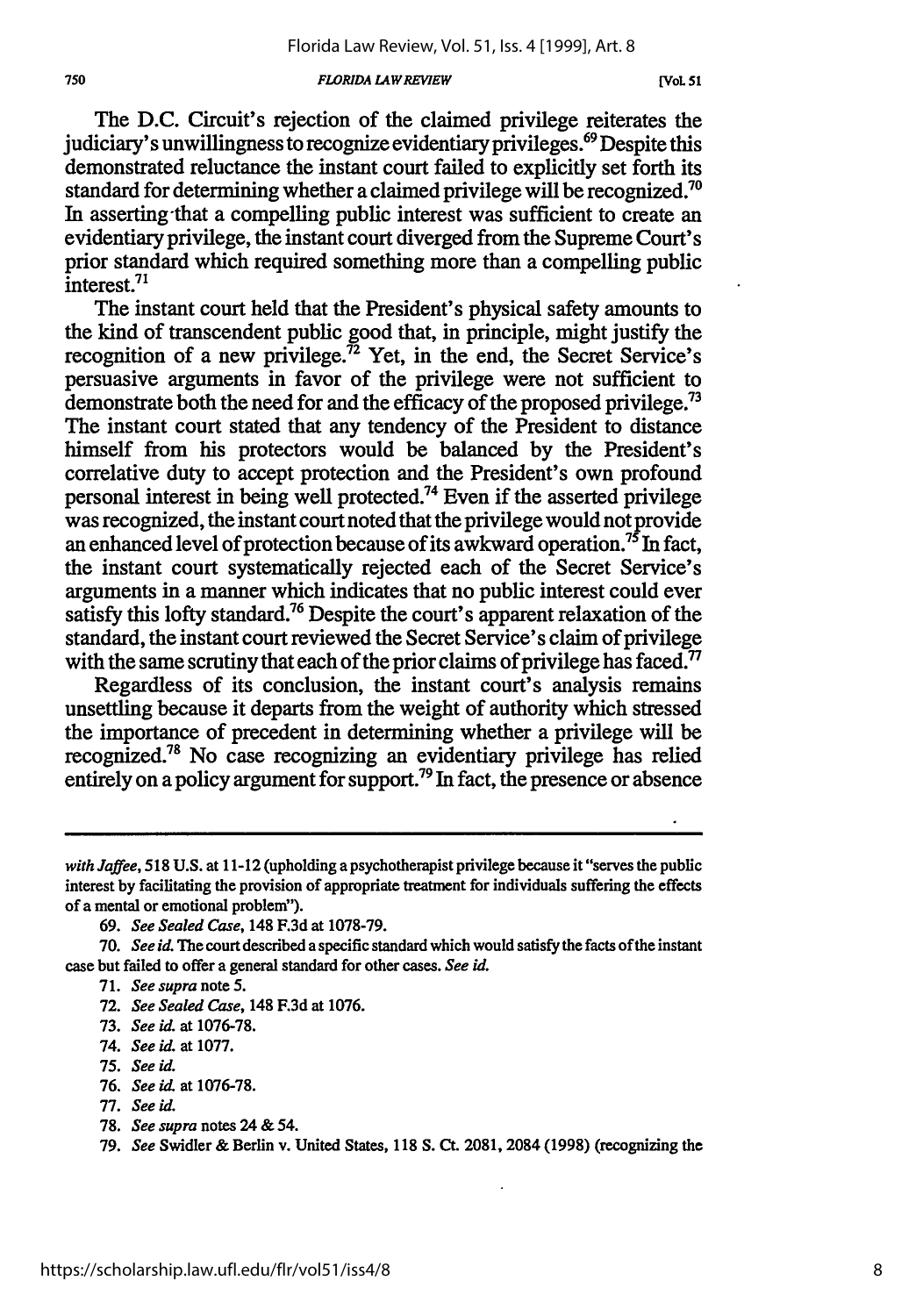#### **EVIDENTIARY PRIVILEGE FOR SECRET SERVICE AGENTS**

of constitutional, statutory, or common law precedence is controlling in the majority of the cases, while policy arguments tend only to reinforce claims of evidentiary privilege.<sup>80</sup> Even in *Jaffee*, a case often cited for its reliance on policy arguments to create an evidentiary privilege, the existence of widespread state support for the psychotherapist-patient privilege ultimately convinced the Court to recognize that privilege.<sup>81</sup> In his dissent, Justice Scalia emphatically criticized the policy arguments in that case as insufficient to justify the occasional injustice which would arise in federal courts as a result of the recognized privilege.<sup>82</sup>

A standard that allows policy arguments alone to compel recognition of an evidentiary privilege stands in stark contrast to the *Nixon* Court's analysis as well.<sup>83</sup> According to the *Nixon* Court, the instant court's standard would significantly frustrate the goals of the criminal justice system by allowing an excessive number of evidentiary privileges in federal criminal proceedings." The new standard would open the door to claims of privilege whenever a contemporary policy argument captured the public's interest.<sup>85</sup> Such a standard would extend beyond the contemplation of the *Nixon* Court.<sup>86</sup>

Thus, in contrast to the great weight of authority, the instant court's broad deviation from the common law departs from the reason and experience which has kept this area of the law consistent over the past twenty years.87 Even after considering the court's decision in the context of contemporary policies and politics, the instant court's reasoning for adopting this inconsistent standard is not readily apparent. Whatever the

19991

attorney client privilege as one of the oldest privileges for confidential communications); *Jaffee,* 518 U.S. at 12 (recognizing that the psychotherapist-patient privilege was supported by all fifty states, the District of Columbia and the legislative history of the Proposed Federal Rules of Evidence); Trammel v. United States, 445 U.S. 40, 51-53 (1979) (recognizing that the privilege against adverse spousal testimony has ancient roots and that it should not be casually cast aside).

**<sup>80.</sup>** *See supra* note 79.

*<sup>81.</sup> See supra* note *54.*

**<sup>82.</sup>** *See Jaffee,* 518 **U.S.** at 22 (Scalia, **J.,** dissenting). Justice Scalia recognized that psychotherapy undoubtedly is beneficial to individuals with mental problems, and that it surely serves some larger social interest **by** contributing to the maintenance of a mentally stable society. See id. (Scalia, J., dissenting). In his mind however, the court failed to consider the most important questions in their inquiry. See id. Were these values "of such importance, and is the contribution of psychotherapy to them so distinctive, and is the application of normal evidentiary rules so destructive to psychotherapy, as to justify making our federal courts occasional instruments of injustice?" *Id.* (Scalia, J., dissenting).

<sup>83.</sup> *See Nixon,* 418 U.S. at 708-10.

<sup>84.</sup> *See id.*

<sup>85.</sup> *See id.*

**<sup>86.</sup>** *See id.*

<sup>87.</sup> *See In re* Sealed Case, 148 F.3d 1073,1076-78 **(D.C.** Cir.), *cert. denied,* Rubin v. United States, 119 **S. CL** 461 (1998).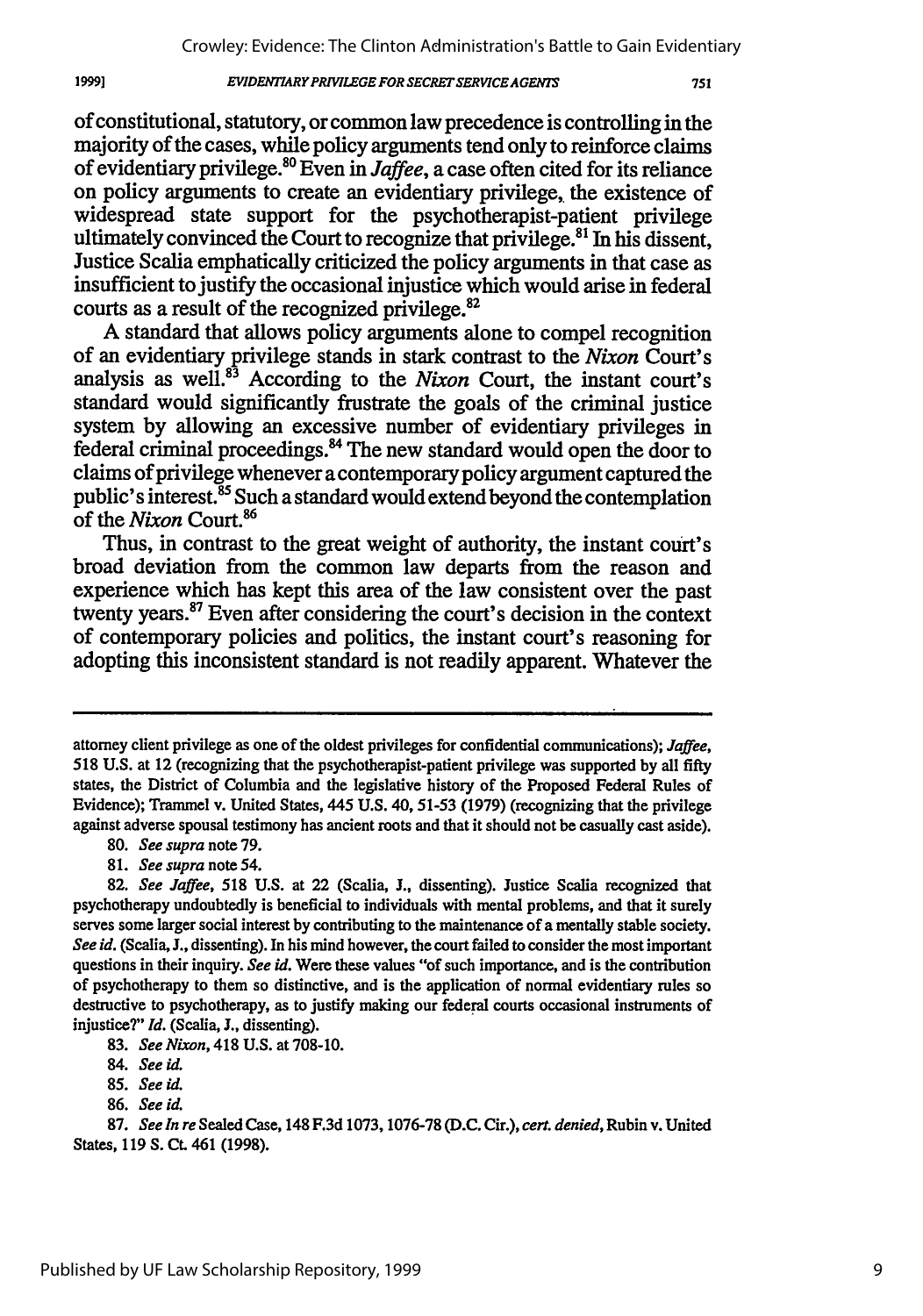#### **752** *FLORIDA LAWREVIEW* **[VoL 51**

instant court's reasoning, the continued validity of a standard which discounts the value of precedence and instead turns to policy arguments for primary support is quite unsettled.

The creation of an evidentiary privilege by the judiciary is indeed a rare occurrence. The instant court's denial of a protective function privilege for officers of the Secret Service illustrates the reluctance which courts have traditionally exhibited when confronted with a claim of evidentiary privilege. However, the instant court's bold statement that policy arguments, by themselves, may be sufficient to support a claim of evidentiary privilege is simply untenable when considered against the great weight of authority. In each case recognizing a privilege there has been at least some principal support from constitutional, common law, or statutory sources. In the absence of such support, no policy argument will overcome the lofty standard which the federal courts have created for the recognition of an evidentiary privilege.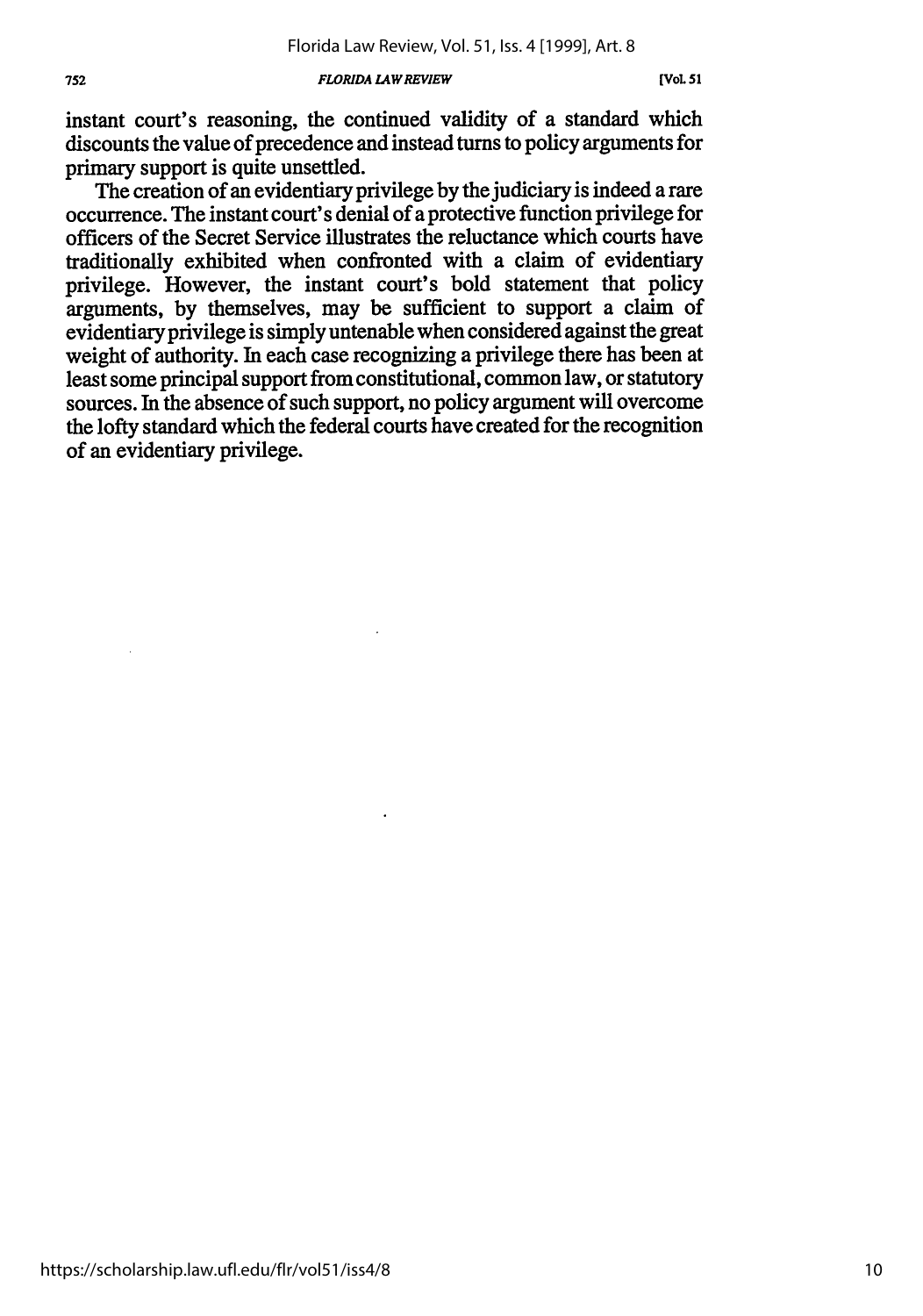Crowley: Evidence: The Clinton Administration's Battle to Gain Evidentiary

# **Florida Law Review**

Founded 1948

Formerly

University of Florida Law Review

VOLUME 51 **DECEMBER 1999** NUMBER **5**

MICHAEL **G.** MOORE *Editor-in-Chief*

ANDREW SPERANZINI *Assistant Editor-in-Chief*

RoY **J.** SMITH, IV *Senior Articles Editor*

BRIAN **J.** FENDER, *Senior Student Works Editor*

DENA COPULSKY *Senior Symposium Editor*

ERIN **SCHATZ** *Senior Notes and Comments Editor*

MELISSA GROSS-ARNOLD *Senior Title Standards Editor*

> ANDRES RoJAs WILLIAM R. VINCENT *Senior Research Editors*

MICHAEL WILSON *Senior Management Editor*

> STEFAN **RUBIN** *Senior Galleys Editor*

*Assistant Senior Editors*

**BEN ALLEN** ROCKY M. CABAGNOT LISA GOETHALS

PAMELA J. KEMP JOHN MATTHEWS HOLLY M. NEWMAN

GRAHAM PENN SARA TOLLIVER KATHRYN F. WHITTINGTON

#### *Board Members*

Timothy **D.** Aaron Galen Bellamy Conna Bond Kelly S. Bopp Lisa Brooks Catherine Carson Riley Cirulnick Thomas S. Crowley Spencer N. Cummings Landis V. Curry, **III** Jennifer Deeb Michael Dixon Roland Gallor Sandra L. Gravanti Miles Kinsell Mark Kiser Russell Koonin Robert L. Lancaster

Grady **J.** Leupold Clint **S.** Malone Matthew P. McLauchlin Frances McLaughlin-Keegan Craig Popalis Laura Sauriol-Gibris Michael N. Schmidt Charles R. Walker, Jr. Jean **A.** Whyte

DENNIS **A. CALFEE** *Faculty Advisor*

DAWN M. WESTERN *Staff*

VIVIEN **S.** PAYNE *Staff Editor*